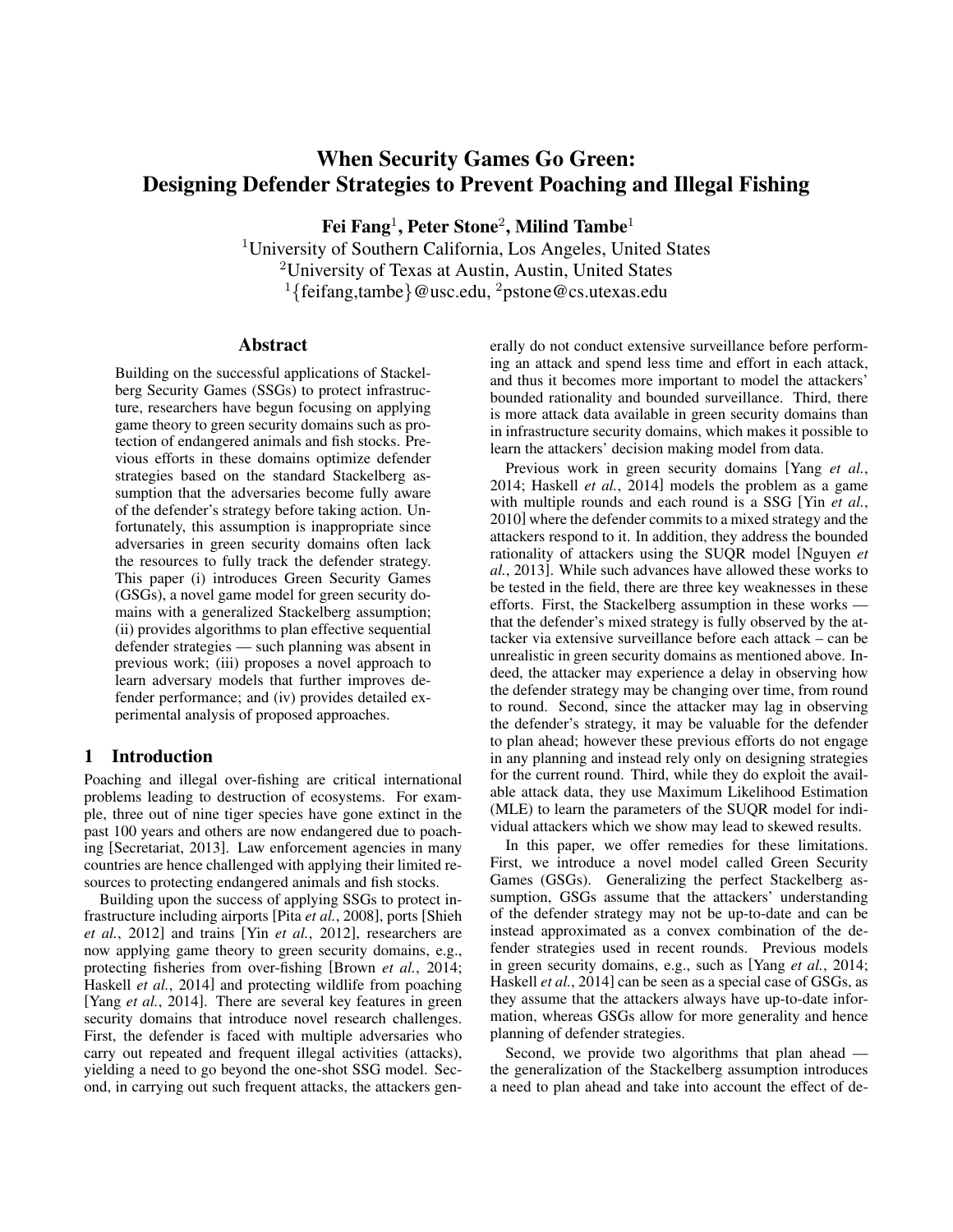fender strategy on future attacker decisions. While the first algorithm plans a fixed number of steps ahead, the second one designs a short sequence of strategies for repeated execution.

Third, the paper also provides a novel framework that incorporates learning of parameters in the attackers' bounded rationality model into the planning algorithms where, instead of using MLE as in past work, we use insights from Bayesian updating. All proposed algorithms are fully implemented and we provide detailed empirical results.

## 2 Motivation and Defining GSGs

Our motivating example assumes a perfectly rational attacker purely for simplicity of exposition. In the rest of the paper, we consider attackers with bounded rationality.

Example 1. *Consider a ranger protecting a large area with rhinos. The area is divided into two subareas*  $N_1$  *and* N<sup>2</sup> *of the same importance. The ranger chooses a subarea to guard every day and she can stop any snaring by poachers*



Figure 1: Snare poaching

*in the guarded area. The ranger has been using a uniform random strategy throughout last year. So for this January, she can choose to continue using the uniform strategy throughout the month, catching* 50% *of the snares. But now assume that the poachers change their strategy every two weeks based on the most recently observed ranger strategy. In this case, the ranger can catch 75% of the snares by always protecting*  $N_1$ *in the first two weeks of January, and then switching to always protecting* N2*: At the beginning of January, the poachers are indifferent between the two subareas due to their observation from last year. Thus,* 50% *of the snares will be placed in*  $N_1$ *and the ranger can catch these snares in the first half of January by only protecting* N1*. But after observing the change in ranger strategy, the poachers will switch to only putting the snares in*  $N_2$ *. The poachers' behavior change can be expected by the ranger and the ranger can catch* 100% *of the snares by only protecting*  $N_2$  *starting from mid-January. (Of course the poachers must then be expected to adapt further).*

This example conceptually shows that the defender can benefit from planning strategy changes in green security domains. We now define GSG as an abstraction of the problem in green security domains (borrowing some terminology from Stackelberg Security Games [Yin *et al.*, 2010]).

**Definition 1.** *A GSG is a*  $T(<\infty)$  *round repeated game between a defender and* L *GSG attackers and (i) The defender has* K guards to protect  $N(\geq K)$  targets. (ii) Each round has *multiple episodes and in every episode, each guard can protect one target and each attacker can attack one target. (iii) In round* t*, the defender chooses a mixed strategy at the beginning of the round, which is a probability distribution over all pure strategies, i.e.,* N *choose* K *assignments from the guards to targets. In every episode, the guards are assigned to targets according to an assignment randomly sampled from the mixed strategy.* (iv) Each target  $i \in [N]$  has payoff values  $P_i^a$ ,  $R_i^a$ ,  $P_i^d$ ,  $R_i^d$  ("P" for "Penalty", "R" for "Reward", "a" for *"attacker" and "d" for "defender"). If an attacker attacks* *target* i *which is protected by a guard, the attacker gets utility*  $P_i^a$ , and the defender gets  $R_i^d$ . If target *i* is not protected, the attacker gets utility  $R_i^a$ , and the defender gets  $P_i^d$ .  $R_i^d > P_i^d$ and  $R_i^a > P_i^a$ . (v) The defender's utility in round  $t$  is the total *expected utility calculated over all attackers.*

Each round of the repeated game corresponds to a period of time, which can be a time interval (e.g., a month) after which the defender (e.g., warden) communicate with local guards to assign them a new strategy. We divide each round into multiple episodes for the players to take actions.

Consistent with previous work on green security games [Yang *et al.*, 2014; Haskell *et al.*, 2014], we divide the protected area into subareas or grid cells and treat each subarea or cell as a target. Different targets may have different importance to the defender and the attackers due to differences in resource richness and accessibility. We therefore associate each target  $i \in [N]$  with payoff values. A mixed defender strategy can be represented compactly by a coverage vector  $c = \langle c_i \rangle$  where  $0 \leq c_i \leq 1$  is the probability that target i is covered by some guard and it satisfies  $\sum_{i=1}^{N} c_i \leq K$ [Kiekintveld *et al.*, 2009; Korzhyk *et al.*, 2010]. If an attacker attacks target  $i$ , the expected utility for the defender is  $U_i^d(c) = c_i R_i^d + (1 - c_i)P_i^d$  given defender strategy c. We denote the mixed defender strategy in round  $t$  as  $c^t$ .

Definition 2. *A GSG attacker is characterized by his memory length*  $\Gamma$ *, coefficients*  $\alpha_0$ *, ...* $\alpha_{\Gamma}$  *and his parameter vector* ω*. In round* t*, A GSG attacker with memory length* Γ *responds to a convex combination of the defender strategy in recent*  $\Gamma$  + 1 *rounds, i.e., he responds to*  $\eta^t = \sum_{\tau=0}^{\Gamma} \alpha_{\tau} c^{t-\tau}$ where  $\sum_{\tau=0}^{\Gamma}\alpha_{\tau}=1$  and  $c^{t}=c^{0}$  if  $t\leq0$ . In every episode of *round* t*, a GSG attacker follows the SUQR model and chooses a random target to attack based on his parameter vector* ω *in the SUQR model.*

We aim to provide automated decision aid to defenders in green security domains who defend against human adversaries such as poachers who have no automated tools hence we model the poachers as being boundedly rational and having bounded memory. We approximate a GSG attacker's belief of the defender's strategy in round  $t$  as a convex combination of the defender strategy in the current round and the last  $\Gamma$  rounds. This is because the attackers may not be capable of knowing the defender's exact strategy when attacking; naturally, they will consider the information they get from the past. Further, human beings have bounded memory, and the attackers may tend to rely on recent information instead of the whole history. The Stackelberg assumption in [Yang *et al.*, 2014; Haskell *et al.*, 2014] can be seen as a special case of this approximation with  $\alpha_0 = 1$ . In this paper, we assume all attackers have the same memory length Γ, coefficients  $\alpha_{\tau}$ and these values are known to the defender.  $c^0$  is the defender strategy used before the game starts and is known to players.

To model the bounded rationality of the human attackers such as poachers, we use the SUQR model, which has performed the best so far against human subjects in security games [Nguyen *et al.*, 2013]. In this model, an attacker's choice is based on key properties of each target, including the coverage probability, the reward and the penalty, represented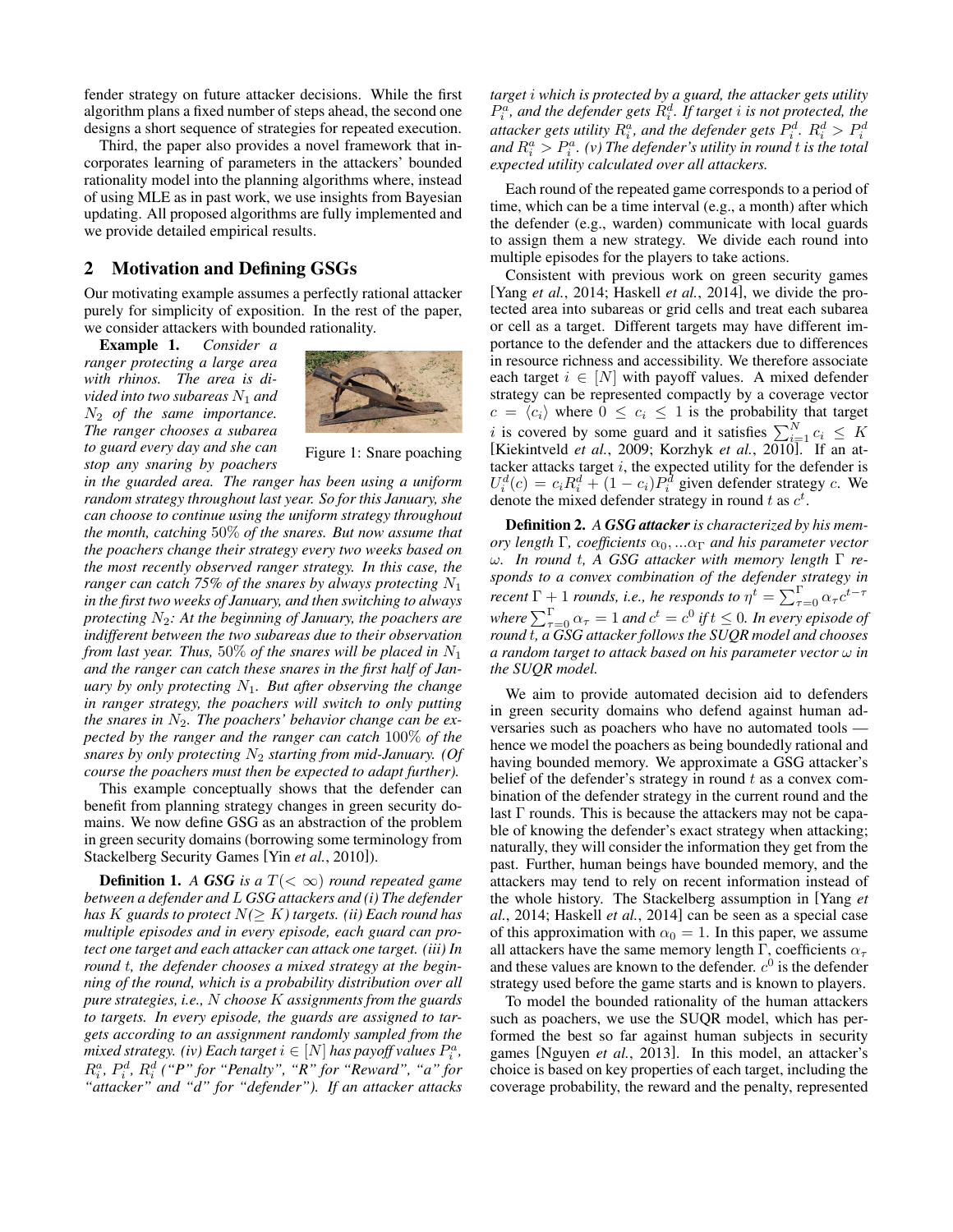| <b>Notation</b>        |                                                                                       |
|------------------------|---------------------------------------------------------------------------------------|
| $\overline{T, N, K}$   | $#$ of rounds, targets and guards, respectively.                                      |
| $\overline{L, \Gamma}$ | $#$ of attackers and memory length of attackers.                                      |
| $c^t$                  | Defender strategy in round $t$ .                                                      |
| $n^{\iota}$            | Attackers' belief of defender strategy in round                                       |
|                        | t, which is a convex combination of $c^t$ .                                           |
| $\alpha_{\tau}$        | Coefficient of $c^{t-\tau}$ when calculating $\eta^t$ .                               |
| $\alpha$               | Parameter vector of the SUQR model for at-                                            |
|                        | tacker <i>l</i> . $\omega_1^l$ , $\omega_2^l$ and $\omega_3^l$ are the coefficient on |
|                        | $c_i$ , $R_i^a$ , $P_i^a$ respectively in the SUQR model.                             |
| $q_i$                  | The probability of attacking target $i$ .                                             |
| $F^t$                  | Defender's expected utility in round $t$ .                                            |

Table 1: Summary of key notations.

by the parameter vector  $\omega = (\omega_1, \omega_2, \omega_3)$ . Given  $\eta$  as the attacker's belief (with  $\eta_i$  the belief of the coverage probability on target i), the probability that an attacker with parameter  $\omega$ attacks target  $i$  is

$$
q_i(\omega, \eta) = \frac{e^{\omega_1 \eta_i + \omega_2 R_i^a + \omega_3 P_i^a}}{\sum_j e^{\omega_1 \eta_j + \omega_2 R_j^a + \omega_3 P_j^a}}
$$
(1)

Following the work of Yang et. al [2014], in this paper, we assume the group of attackers may have heterogeneous weighting coefficients, i.e., each attacker  $l \in [L]$  is associated with a parameter vector  $\omega^l = (\omega_1^l, \omega_2^l, \omega_3^l)$ .

A GSG defender strategy profile [c] is defined as a sequence of defender strategies with length  $T$ , i.e.,  $[c] =$  $\langle c^1, ..., c^T \rangle$ . The defender's expected utility in round t is  $E^t([c]) = \sum_l \sum_i q_i(\omega^l, \eta^t) U_i^d(\tilde{c}^t)$ . The objective of the defender is to find the strategy profile with the highest average expected utility over all rounds, i.e., to maximize  $E([c]) =$  $\sum_{t=1}^{T} E^{t}([c])/T.$ 

#### 3 Planning in GSGs

The defender can potentially improve her average expected utility by carefully planning changes in her strategy from round to round in a GSG. In this section, we consider the case where the attackers' parameter vectors  $\omega^1, ..., \omega^L$ , are known to the defender. For clarity of exposition, we will first focus on the case where  $\alpha_0 = 0$  and  $\Gamma = 1$ . This is the special case when the attackers have one round memory and have no information about the defender strategy in the current round, i.e., the attackers respond to the defender strategy in the last round. We discuss the more general case in Section 5.

To maximize her average expected utility, the defender could optimize over all rounds simultaneously. However, this approach is computationally expensive when  $T$  is large: it needs to solve a non-convex optimization problem with  $NT$  variables  $(c_i^t)$  as the defender must consider attacker response, and the attacking probability has a non-convex form (see Equation 1). An alternative is the myopic strategy, i.e., the defender can always protect the targets with the highest expected utility in the current round. However, this myopic choice may lead to significant quality degradation as it ignores the impact of  $c^t$  in the next round.

Therefore, we propose an algorithm named PlanAhead-M (or PA-M) that looks ahead a few steps (see Algorithm 1).

| <b>Algorithm 1</b> Plan Ahead( $\omega$ , M)                     |  |  |  |  |  |  |
|------------------------------------------------------------------|--|--|--|--|--|--|
| Output: a defender strategy profile $ c $                        |  |  |  |  |  |  |
| 1: for $t=1$ to $T$ do                                           |  |  |  |  |  |  |
| 2: $c^t = \text{f-PlanAhead}(c^{t-1}, \omega, \min\{T-t+1, M\})$ |  |  |  |  |  |  |

PA-M finds an optimal strategy for the current round as if it is the  $M^{th}$  last round of the game. If  $M = 2$ , the defender chooses a strategy assuming she will play a myopic strategy in the next round and end the game. When there are less than  $M-1$  future rounds, the defender only needs to look ahead  $T-t$  steps (Line 2). PA-T corresponds to the optimal solution and PA-1 is the myopic strategy. Unless otherwise specified, we choose  $1 < M < T$ . Function f-PlanAhead $(c^{t-1}, \omega, m)$ solves the following mathematical program (MP).

$$
\max_{c^t, c^{t+1}, \dots, c^{t+m-1}} \sum_{\tau=0}^{m-1} E^{t+\tau}
$$
 (2)

s.t 
$$
E^{\tau} = \sum_{l} \sum_{i} q_i(\omega^l, \eta^{\tau}) U_i^d(c^{\tau}), \tau = t, ..., t + m - 1(3)
$$

$$
\eta^{\tau} = c^{\tau - 1}, \tau = t, ..., t + m - 1 \tag{4}
$$

$$
\sum_{i} c_i^{\tau} \le K, \tau = t, ..., t + m - 1 \tag{5}
$$

This is a non-convex problem when  $m > 0$  and can be solved approximately with local search approaches.

Although we show in the experiment section that PA-2 can provide significant improvement over baseline approaches in most cases, there exist settings where PA-2 can *perform arbitrarily badly* when compared to the optimal solution. The intuition is that the defender might make a suboptimal choice in the current round with an expectation to get a high reward in the next round; however, when she moves to the next round, she plans for two rounds again, and as a result, she never gets a high reward until the last round.

Example 2. *Consider a guard protecting two subareas with payoff values shown on the right*  $(X \gg 1)$ . *For simplicity of the example, as-*

| Target |  |
|--------|--|
|        |  |
|        |  |

*sume the defender can only choose pure strategies. There is one poacher with a large negative coefficient on coverage probability, i.e., the poacher will always snare in the subarea that is not protected in the last round. The initial defender strategy is protecting* N1*, meaning the attacker will snare in* N<sup>2</sup> *in round 1. According to PA-2, the defender will protect*  $N_1$  *in round 1 and plan to protect*  $N_2$  *in round 2, expecting a total utility of* 3 + X*. However, in round 2, the defender chooses* N<sup>1</sup> *again as she assumes the game ends after round 3. Thus, her average expected utility is*  $\frac{3(T-1)+X}{T} \approx 3$ . On *the other hand, if the defender alternates between*  $N_1$  *and*  $N_2$ *, she gets a total utility of* X+2 *for two consecutive rounds and her average utility is at least*  $\frac{X}{2} \gg 3$ *.* 

PA-2 fails in such cases because it over-estimates the utility in the future. To remedy this, we generalize PA-M to PA-M- $\gamma$ by introducing a discount factor  $0 < \gamma < 1$  for future rounds when  $T - t < M - 1$ , i.e., substituting Equation 2 with

$$
\max_{c^t, c^{t+1}, \dots, c^{t+m-1}} \sum_{\tau=0}^{m-1} \gamma^{\tau} E^{t+\tau}
$$
 (6)

While PA-M- $\gamma$  presents an effective way to design sequential defender strategies, we provide another algorithm called FixedSequence-M (FS-M) for GSGs (see Algorithm 2). FS-M not only has provable theoretical guarantees, but may also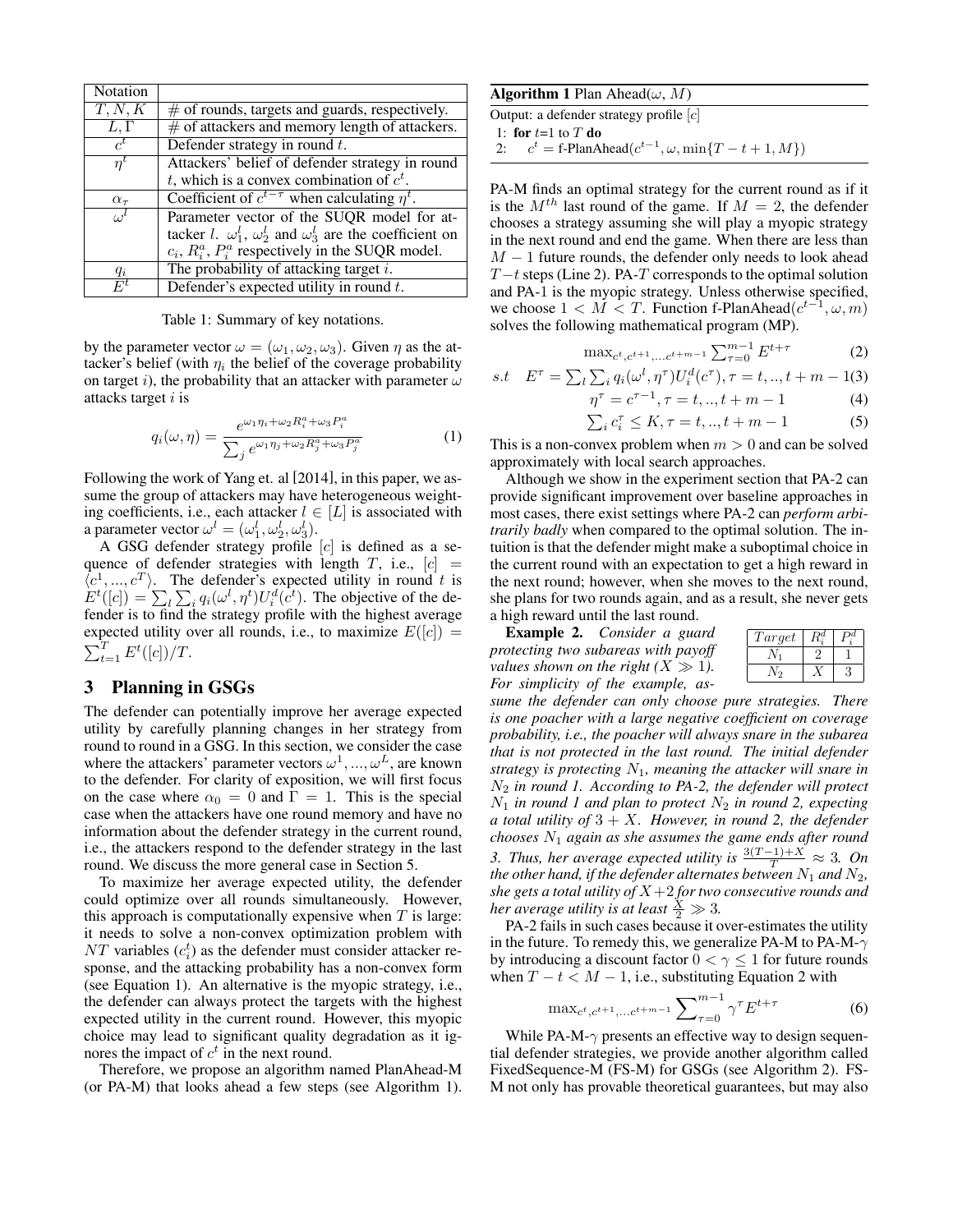#### Algorithm 2 Fixed Sequence

Output: defender strategy profile [c] 1:  $(a^1, ..., a^M) =$  f-FixedSequence $(\omega, M)$ . 2: for  $t=1$  to  $T$  do 3:  $c^t = a^{(t \bmod M)+1}$ 

ease the implementation in practice. The idea of FS-M is to find a short sequence of strategies with fixed length M and require the defender to execute this sequence repeatedly. If  $M = 2$ , the defender will alternate between two strategies and she can exploit the attackers' delayed response. It can be easier to communicate with local guards to implement FS-M in green security domains as the guards only need to alternate between several types of maneuvers. Function f-FixedSequence( $\omega$ , M) calculates the best fixed sequence of length M through the following MP.

$$
\max_{a^1,\ldots,a^M} \sum_{t=1}^M E^t \tag{7}
$$

s.t 
$$
E^t = \sum_l \sum_i q_i(\omega^l, \eta^t) U_i^d(a^t), t = 1, ..., M
$$
 (8)

$$
\eta^1 = a^M \tag{9}
$$

$$
\eta^t = a^{t-1}, t = 2, ..., M
$$
\n
$$
\sum a^t < K \ t - 1 \ M \tag{10}
$$

$$
\sum_{i} a_i^t \le K, t = 1, \dots, M \tag{11}
$$

Theorem 1 shows that the solution to this MP provides a good approximation of the optimal defender strategy profile.

**Theorem 1.** *In a GSG with*  $T$  *rounds,*  $\alpha_0 = 0$  *and*  $\Gamma = 1$ *, for any fixed length*  $1 < M \leq T$ , there exists a cyclic de*fender strategy profile*  $[s]$  *with period*  $M$  *that is a*  $(1 - \frac{1}{M}) \frac{Z-1}{Z+1}$ *approximation of the optimal strategy profile in terms of the normalized utility, where*  $Z = \lceil \frac{T}{M} \rceil$ *.* 

We leave the detailed proof to the online appendix<sup>1</sup>. According to Theorem 1, when a GSG has many rounds ( $T \gg$ M), the cyclic sequence constructed by repeating  $a^1, ... a^M$  is a  $1 - 1/M$  approximation.

## 4 Learning and Planning in GSGs

In Section 3, we assume that the parameter vectors  $\omega^1, ..., \omega^L$ in the attackers' bounded rationality model are known. Since the defender may not know these parameter values precisely at the beginning of the game in practice, we now aim to learn the attackers' average parameter distribution from attack data. Previous work in green security domains [Yang *et al.*, 2014; Haskell *et al.*, 2014] treats each data point, e.g., each snare or fishnet, as an independent attacker and applies MLE to select the most probable parameter vector. However, some of the assumptions made in previous work in proposing MLE may not always hold as MLE works well when a large number of data samples are used to estimate one set of parameters [Eliason, 1993]. Here we show that estimating  $\omega$  from a single data point using MLE can lead to highly biased results.

Example 3. *Consider a guard protecting two targets in round* 1*. The payoff structure and initial defender strategy are shown in Table 2 where*  $X \gg 1$  *and*  $0 < \delta \ll 1$ *. An attacker with parameter vector*  $\omega = (-1, 0, 0)$  *will choose*  $N_1$ *or*  $N_2$  *with the probability*  $\approx 0.5$ *, as*  $\omega_1 = -1$  *means he has* 

#### **Algorithm 3** Learn-BU  $(\eta, \chi, {\hat{\omega}}, p)$

Output:  $\bar{p}$  – a probability distribution over  $\{\hat{\omega}\} = \{\hat{\omega}^1, ..., \hat{\omega}^S\}.$ 

1: for  $i=1$  to  $N$  do

$$
2: \quad \text{for } s=1 \text{ to } S \text{ do}
$$

3: 
$$
\overline{p}_i(s) = \frac{p(s)q_i(\hat{\omega}^s, \eta)}{\sum_r p(r)q_i(\hat{\omega}^r, \eta)}
$$

4: for 
$$
s=1
$$
 to  $\underset{z}{\mathcal{S}}$  do

5:  $\bar{p}(s) = \frac{\sum_i \chi_i \bar{p}_i(s)}{\sum_i \chi_i}$ 

*a slight preference on targets with lower coverage probability (see Equation 1). If the attacker attacks*  $N_1$ *, applying MLE will lead to an estimation of*  $\omega = (+\infty, \cdot, \cdot)$ *, meaning the attacker will always choose the target with higher coverage probability. This is because the probability of attacking* N<sup>1</sup> *is* 1 *given*  $\omega_1 = +\infty$ *, which is higher than that of any other parameter value. Similarly, if the attacker attacks*  $N_2$ *, an extreme parameter of*  $(-\infty, \cdot, \cdot)$  *is derived from MLE. These extreme parameters will mislead the defender in designing her strategy in the following round.*

| Target |  | n a | na |  |
|--------|--|-----|----|--|
|        |  |     |    |  |
|        |  |     |    |  |

Table 2: Payoff structure of Example 3.

We therefore leverage insights from Bayesian Updating. For each data point, we estimate a probability distribution over parameter values instead of selecting the  $\omega$  vector that maximizes the likelihood of the outcome. This approach is also different from maximum a posteriori probability (MAP) because MAP still provides single value estimates, whereas Bayesian Updating uses distributions to summarize data.

Algorithm 3 describes the learning algorithm for one round of the game. Rather than learning single parameter values, one from each attack, we learn a probability distribution. The input of the algorithm includes the number of attacks  $\chi_i$ found on each target  $i \in [N]$ , the attackers' belief of the defender strategy  $\eta$ , and the prior distribution  $p = \langle p_1, ..., p_S \rangle$ over a discrete set of parameter values  $\{\hat{\omega}\} = \{\hat{\omega}^1, ..., \hat{\omega}^S\},\$ each of which is a 3-element tuple. If an attacker attacks target  $i$ , we can calculate the posterior distribution of this attacker's parameter by applying Bayes' rule based on the prior distribution  $p$  (Line 3). We then calculate the average posterior distribution  $\bar{p}$  over all attackers (Line 5).

Based on Algorithm 3, we now provide a novel framework that incorporates the learning algorithm into PA-M(- $\gamma$ ) as shown in Algorithm 4. The input  $p^1$  is the prior distribution about the attackers' parameters before the game starts. This prior distribution is for the general population of attackers and we need to learn the distribution of the L attackers we are facing in one game. The main idea of the algorithm is to use the average posterior distribution calculated in round  $t$  (denoted as  $\bar{p}^t$ ) as the prior distribution in round  $t+1$  (denoted as  $p^{t+1}$ ), i.e., $p^{t+1} = \overline{p}^t$ . Given prior  $p^t$ , Function f-PlanAhead in Line 2 is calculated through Equation 2 – 5 by substituting Equation 3 with  $E^t = L \sum_s \sum_i p^t(s) q_i(\bar{\omega}^s, c^{t-1}) U_i^d(c^t)$ . Note that there was no probability term in Equation 3 because there we know exactly the parameter values of the attackers. After we collect data in round  $t$ , we apply Learn-BU (Algorithm 3)

<sup>1</sup>http://ijcai2015cs.yolasite.com/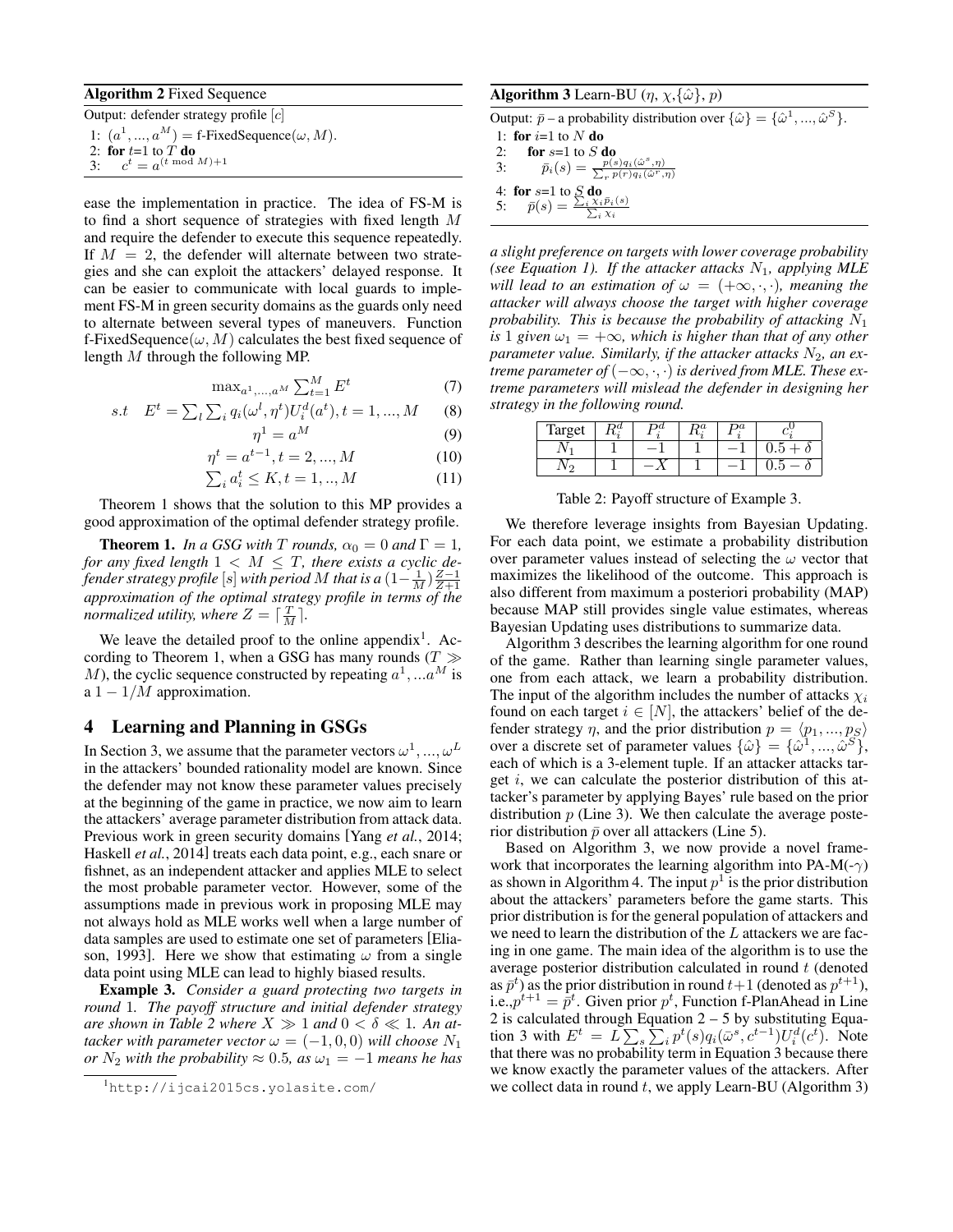## Algorithm 4 BU-PA-M- $\gamma(p^1)$

Output: Defender strategy profile  $\langle c^1, ... c^T \rangle$ . 1: for  $t=1$  to  $T$  do 2:  $c^t = \text{f-PlanAhead}(c^{t-1}, \omega, \min\{T-t, M-1\})$ 3:  $\bar{p}^t = \text{Learn-BU}(c^{t-1}, \chi^t, {\hat{\omega}}, \tilde{p}^t)$  $4:$  $t+1 = \bar{p}^t$ 

again and update the prior for next round (Line 3). This is a simplification of the more rigorous process which enumerates the matchings (exponentially many) between the data points and attackers and updates the distribution of each attacker separately when the attack data is anonymous (the guard may only find the snares placed on ground without knowing the identity of the poacher).

When incorporating Algorithm 3 into FS-M, we divide the game into several stages, each containing more than M rounds, and only update the parameter distribution at the end of each stage. As FS-M may not achieve its average expected utility if only a part of the sequence is executed, updating the parameter distribution in every round may lead to low utility.

## 5 General Case

Generalization from  $\Gamma = 1$  and  $\alpha_0 = 0$  to  $\Gamma > 1$  and/or  $\alpha_0 \in [0,1]$  can be achieved via generalizing  $\eta^t$ . PA-M(- $\gamma$ ) can be calculated by substituting Constraint 4 with  $\eta^{\tau}$  =  $\sum_{k=0}^{M} \alpha_k c^{\tau-k}$ , and FS-M can be calculated by changing Constraints 9-10 accordingly. Theorem 2 shows the theoretical bound of FS-M with  $\Gamma > 1$  and the proof is similar to that of Theorem 1 (see online appendix<sup>1</sup> for details).

Theorem 2. *In a GSG with* T *rounds, for any fixed length*  $\Gamma < M \leq T$ , there exists a cyclic defender strategy profile [s] *with period* M *that is a*  $(1 - \frac{\Gamma}{M}) \frac{Z-1}{Z+1}$  *approximation of the optimal strategy profile in terms of the normalized utility, where*  $Z = \left\lceil \frac{T - \Gamma + 1}{M} \right\rceil$ .

## 6 Experimental Results

We test all the proposed algorithms on GSGs motivated by scenarios in green security domains such as defending against poaching and illegal fishing. Each round corresponds to 30 days and each poacher/fisherman will choose a target to place snares/fishnets every day. All algorithms are implemented in MATLAB with the  $fmincon$  function used for solving MPs and tested on 2.4GHz CPU with 128 GB memory. All key differences noted are statistically significant ( $p < 0.05$ ).

#### 6.1 Planning Algorithms

We compare proposed planning algorithms PA-M(- $\gamma$ ) and FS-M with baseline approaches FS-1 and PA-1. FS-1 is equivalent to calculating the defender strategy with a perfect Stackelberg assumption, which is used in previous work [Yang *et al.*, 2014; Haskell *et al.*, 2014], as the defender uses the same strategy in every round and the attackers' belief coincides with the defender strategy. PA-1 is the myopic strategy which tries to maximize the defender's expected utility in the current round. We assume  $c_0$  is the MAXIMIN strategy.

We first consider the special case ( $\alpha_0 = 0$ ,  $\Gamma = 1$ ) and test on 32 game instances of 5 attackers, 3 targets, 1 guard and 100 rounds with random reward and penalty chosen from  $[0, 10]$  and  $[-10, 0]$  respectively (denoted as Game Set 1). We run 100 restarts for each MP. Figure 2(a) shows that PA-M(-  $\gamma$ ) and FS-M significantly outperform FS-1 and PA-1 in terms of the defender's average expected utility (AEU). This means using the perfect Stackelberg assumption would be detrimental to the defender if the attackers respond to last round's strategy. For PA-M, adding a discount factor  $\gamma$  may improve the solution. Figure 2(b) shows FS-M takes much less time than PA-M overall as FS-M only needs to solve one MP throughout a game while PA-M solves a MP for each round.

We also test on 32 games with 100 attackers, 10 targets, 4 guards and 100 rounds (denoted as Game Set 2) in the special case (see Figure 2(c)). We set a 1-hour runtime limit for the algorithms and again, FS-M and PA-M(- $\gamma$ ) significantly outperform FS-1 and PA-1 in solution quality.

We then test general cases on Game Set 2. Figure 2(d) shows the defender's AEU with varying  $\alpha_0$  when  $\Gamma = 1$ . In the extreme case of  $\alpha_0 = 1$ , i.e., the attackers have perfect knowledge of the current defender strategy, the problem reduces to a repeated Stackelberg game and all approaches provide similar solution quality. However, when  $\alpha_0 < 0.5$ , FS-2 and PA-2 provide significant improvement over FS-1 and PA-1, indicating the importance of planning.

We further test the robustness of FS-2 when there is slight deviation in  $\alpha_0$  with  $\Gamma = 1$  (see Figure 3). For example, the value of 5.891 in the  $2^{nd}$  row,  $1^{st}$  column of the table is the defender's AEU when the actual  $\alpha_0 = 0$  and the defender assumes (estimates) it to be 0.125 when calculating her strategies. Cells in the diagonal show the case when the estimation is accurate. Cells in the last row show results for baseline algorithm FS-1. FS-1 uses the Stackelberg assumption and thus the estimated value makes no difference. When the actual value slightly deviates from the defender's estimate (cells adjacent to the diagonal ones in the same column), the solution quality does not change much if the actual  $\alpha_0 > 0.5$ . When the actual  $\alpha_0 < 0.5$ , FS-2 outperforms FS-1 significantly even given the slight deviation.

In Figure 2(e), we compare algorithms assuming  $\Gamma = 2$ ,  $\alpha_1 = \alpha_2 = 0.5$  and  $\alpha_0 = 0$ . As expected, PA-M with  $M > 1$ and FS-M with  $M > 2$  significantly outperforms FS-1 and PA-1. The improvement of FS-2 over FS-1 is negligible, as any fixed sequence of length 2 can be exploited by the attackers with memory length  $= 2$ .

Figure 2(f) shows the solution quality of PA-M when the defender assumes the attackers' memory length is 3 but the actual value of  $\Gamma$  varies from 1 to 4. When  $\Gamma$  is slightly overestimated (actual  $\Gamma = 1$  or 2), PA-M still significantly outperforms the baseline algorithm FS-1 and PA-1. However, when  $\Gamma$  is under-estimated (actual  $\Gamma = 4$ ), the attackers have longer memory than the defender's estimate and thus the attackers can exploit the defender's planning. This observation suggests that it is more robust to over-estimate the attackers' memory length when there is uncertainty in Γ. We defer to future work to learn  $\alpha_{\tau}$  and Γ from attack data.

#### 6.2 Learning and Planning Framework

When the parameter vectors  $\{\omega^l\}$  are unknown, we compare Algorithm 3 with the baseline learning algorithm that uses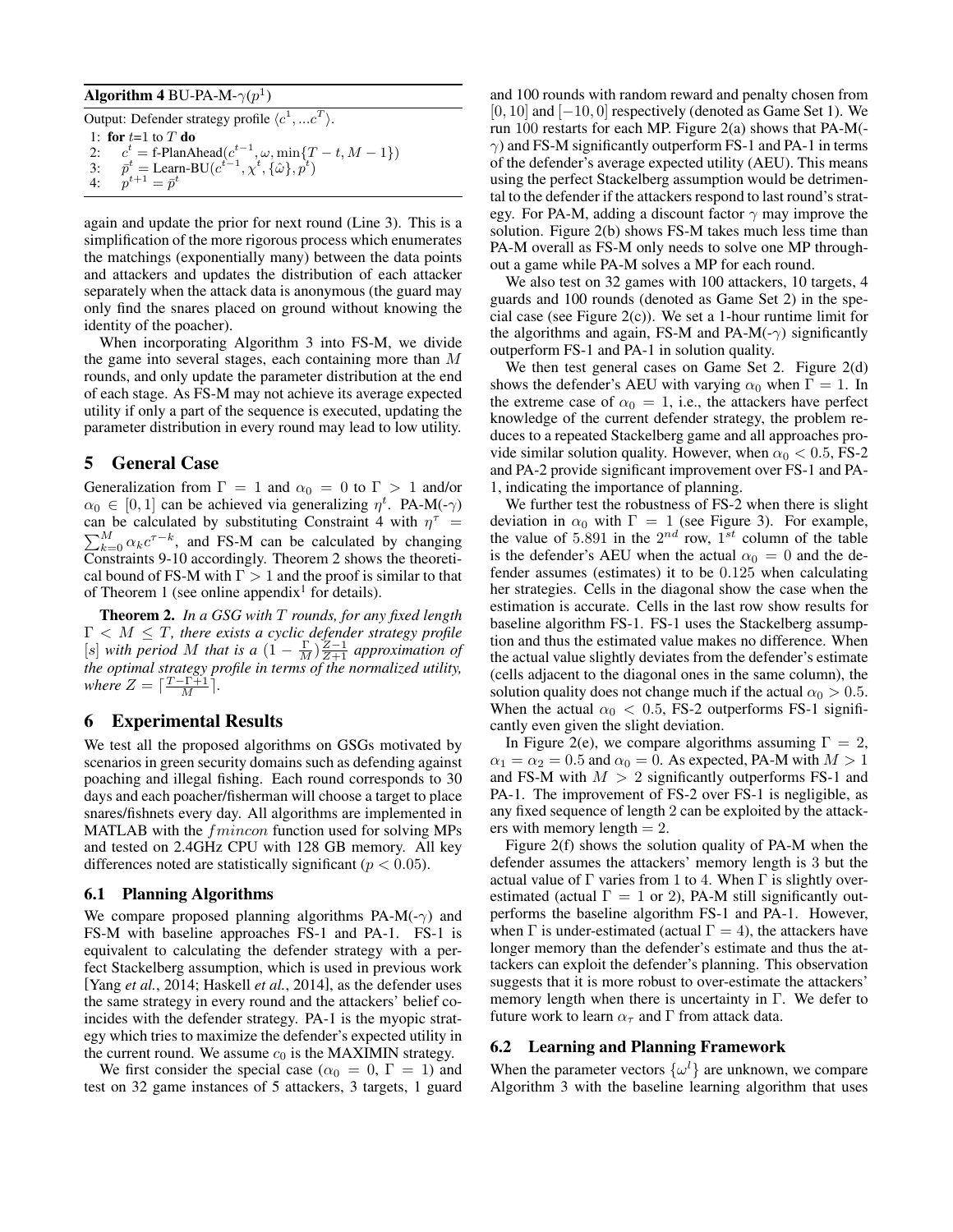

Figure 2: Experimental results show improvements over algorithms from previous work.

| $FS-2$          |        | <b>Actual Value</b> |       |       |       |          |          |          |          |          |
|-----------------|--------|---------------------|-------|-------|-------|----------|----------|----------|----------|----------|
|                 | alpha0 | 0.000               | 0.125 | 0.250 | 0.375 | 0.500    | 0.625    | 0.750    | 0.875    | 1.000    |
|                 | 0.000  | 6.068               | 5.000 | 2.505 | 0.224 | $-0.848$ | $-1.431$ | $-2.117$ | $-2.798$ | $-3.078$ |
|                 | 0.125  | 5.891               | 5.344 | 3.747 | 0.967 | $-0.675$ | $-1.623$ | $-2.628$ | -3.205   | $-3.396$ |
|                 | 0.250  | 5.318               | 5.014 | 4.298 | 2.187 | $-0.400$ | $-2.060$ | $-3.037$ | $-3.334$ | $-3.448$ |
|                 | 0.375  | 4.180               | 4.056 | 3.830 | 3.200 | 0.081    | $-2.908$ | $-3.387$ | $-3.539$ | $-3.625$ |
|                 | 0.500  | 0.818               | 0.804 | 0.772 | 0.728 | 0.684    | 0.615    | 0.491    | 0.356    | 0.232    |
| Estimated Value | 0.625  | 0.685               | 0.685 | 0.685 | 0.685 | 0.685    | 0.685    | 0.685    | 0.684    | 0.683    |
|                 | 0.750  | 0.685               | 0.685 | 0.685 | 0.685 | 0.685    | 0.685    | 0.685    | 0.684    | 0.683    |
|                 | 0.875  | 0.677               | 0.672 | 0.671 | 0.673 | 0.676    | 0.680    | 0.683    | 0.683    | 0.680    |
|                 | 1.000  | 0.672               | 0.670 | 0.670 | 0.672 | 0.675    | 0.679    | 0.682    | 0.683    | 0.682    |
| $FS-1$          | [0,1]  | 0.685               | 0.685 | 0.685 | 0.685 | 0.685    | 0.685    | 0.685    | 0.684    | 0.683    |

Figure 3: Robustness against uncertainty in  $\alpha_0$  when  $\Gamma = 1$ 

MLE (denoted as MLE) when incorporated into planning algorithms. In each game of Game Set 2, we randomly choose  $\{\omega^l\}$  for the 100 attackers from a three-dimensional normal distribution with mean  $\mu = (-17.81, 0.72, 0.47)$  and covari-

ance  $\Sigma = \begin{pmatrix} 209.48 & -2.64 & -0.71 \\ -2.64 & 0.42 & 0.24 \\ -0.71 & 0.24 & 0.36 \end{pmatrix}$  $-2.64$   $0.42$   $0.24$ <br> $-0.71$   $0.24$   $0.36$ . We use BU to de-

note the case when an accurate prior ( $\mu$  and  $\Sigma$ ) is given to the defender. Recall that the defender plays against 100 attackers throughout a game, and BU aims to learn the parameter distribution of these 100 attackers. BU<sup>'</sup> represents the case when the prior distribution is a slightly deviated estimation (a normal distribution with random  $\mu'$  and  $\Sigma'$  satisfying  $\|\mu_i - \mu'_i\| \leq 5$  and  $\|\Sigma'_{ii} - \Sigma_{ii}\| \leq 5$ ). **KnownPara** represents the case when the exact values of  $\{\omega^l\}$  are known to the defender. We set a time limit of 30 minutes for the planning algorithms. Figure 2(g) – 2(h) show that **BU** and  $\overline{BU}$  significantly outperform MLE. Indeed, the solution quality of BU and  $BU'$  is close to that of KnownPara, indicating the effectiveness of the proposed learning algorithm. Also, BU and  $BU'$  run much faster than  $MLE$  as  $MLE$  solves a convex optimization problem for each target in every round.

## 7 Conclusion and Related Work

So far, the field had been lacking an appropriate gametheoretic model for green security domains: this paper provides Green Security Games (GSG) to fill this gap. GSG's generalization of the Stackelberg assumption which is commonly used in previous work has led it provide two new planning algorithms as well as a new learning framework, providing a significant advance over previous work in green security domains [Yang *et al.*, 2014; Haskell *et al.*, 2014].

Additional related work includes criminological work on poaching and illegal fishing [Lemieux, 2014; Beirne and South, 2007], but a game-theoretic approach is completely missing in this line of research. Planning and learning in repeated games against opponents with bounded memory has been studied [Sabourian, 1998; Powers and Shoham, 2005; Chakraborty *et al.*, 2013; de Cote and Jennings, 2010; Banerjee and Peng, 2005]. However, most of the work considers the case where each player chooses *one* action from his finite action set in each round of the game, while we focus on the problem motivated by real-world green security challenges where the players can choose a *mixed strategy* and implement it for multiple episodes in each round; thus previous approaches fail to apply in our domains. We further handle *multiple boundedly rational* attackers each with a different SUQR model, leading to a need to learn heterogeneous parameters in the SUQR model, which was not addressed in this prior work which assume a *single fully rational* attacker. Previous work on learning in repeated SSGs [Marecki *et al.*, 2012; Letchford *et al.*, 2009; Blum *et al.*, 2014] has mainly focused on learning the payoffs of attackers assuming perfectly rational attackers. In contrast, we not only generalize the Stackelberg assumption to fit green security domains but also provide algorithms to learn the parameters in the attackers' bounded rationality model. By embedding models of bounded rationality in GSG, we complement previous work that focus on modeling human bounded rationality and bounded memory [Rubinstein, 1997; Cowan, 2005].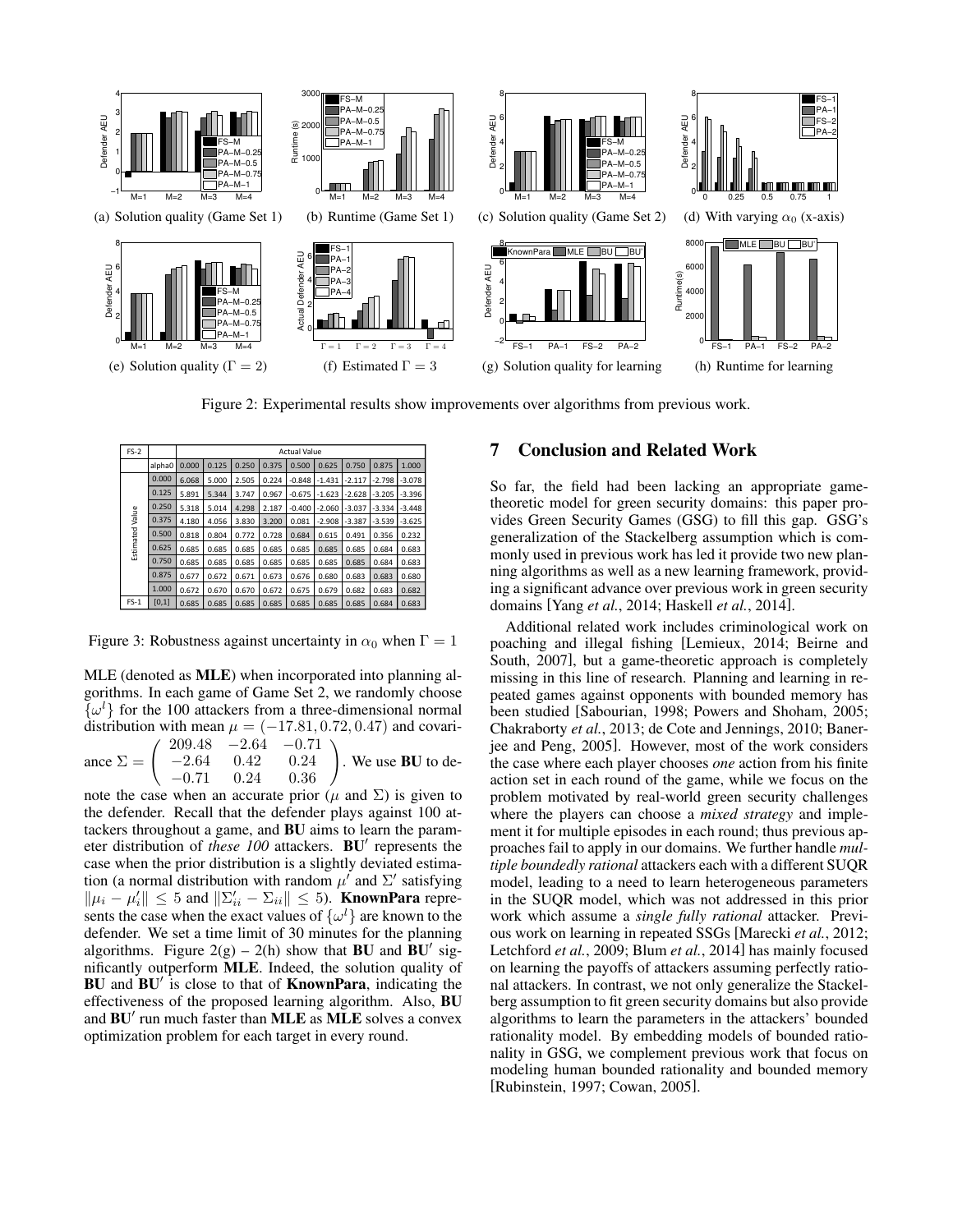# Acknowledgement

This research was supported by MURI Grant W911NF-11-1- 0332 and by the United States Department of Homeland Security through the Center for Risk and Economic Analysis of Terrorism Events (CREATE) under grant number 2010-ST-061-RE0001. A portion of this work has taken place in the Learning Agents Research Group (LARG) at the Artificial Intelligence Laboratory, The University of Texas at Austin. LARG research is supported in part by grants from the National Science Foundation (CNS-1330072, CNS-1305287), ONR (21C184-01), AFOSR (FA8750-14-1-0070, FA9550- 14-1-0087), and Yujin Robot.

## References

- [Banerjee and Peng, 2005] Bikramjit Banerjee and Jing Peng. Efficient learning of multi-step best response. In *AAMAS*, pages 60–66, 2005.
- [Beirne and South, 2007] Piers Beirne and Nigel South, editors. *Issues in Green Criminology*. Willan Publishing, 2007.
- [Blum *et al.*, 2014] Avrim Blum, Nika Haghtalab, and Ariel D. Procaccia. Learning optimal commitment to overcome insecurity. In *NIPS*, 2014.
- [Brown *et al.*, 2014] Matthew Brown, William B. Haskell, and Milind Tambe. Addressing scalability and robustness in security games with multiple boundedly rational adversaries. In *Conference on Decision and Game Theory for Security (GameSec)*, 2014.
- [Chakraborty *et al.*, 2013] Doran Chakraborty, Noa Agmon, and Peter Stone. Targeted opponent modeling of memorybounded agents. In *Proceedings of the Adaptive Learning Agents Workshop (ALA)*, 2013.
- [Cowan, 2005] N. Cowan. *Working Memory Capacity*. Essays in cognitive psychology. Psychology Press, 2005.
- [de Cote and Jennings, 2010] Enrique Munoz de Cote and Nicholas R. Jennings. Planning against fictitious players in repeated normal form games. In *AAMAS*, pages 1073– 1080, 2010.
- [Eliason, 1993] Scott Eliason. *Maximum Likelihood Estimation. Logic and Practice.*, volume 96 of *Quantitative Applications in the Social Sciences*. Sage Publications, 1993.
- [Haskell *et al.*, 2014] William B. Haskell, Debarun Kar, Fei Fang, Milind Tambe, Sam Cheung, and Lt. Elizabeth Denicola. Robust protection of fsheries with COmPASS. In *IAAI*, 2014.
- [Kiekintveld *et al.*, 2009] Christopher Kiekintveld, Manish Jain, Jason Tsai, James Pita, Fernando Ordonez, and Milind Tambe. Computing optimal randomized resource allocations for massive security games. In *AAMAS*, 2009.
- [Korzhyk et al., 2010] Dmytro Korzhyk, Vincent Conitzer, and Ronald Parr. Complexity of computing optimal stackelberg strategies in security resource allocation games. In *AAAI*, pages 805–810, 2010.
- [Lemieux, 2014] Andrew M Lemieux, editor. *Situational Prevention of Poaching*. Crime Science Series. Routledge, 2014.
- [Letchford *et al.*, 2009] Joshua Letchford, Vincent Conitzer, and Kamesh Munagala. Learning and approximating the optimal strategy to commit to. In *Proceedings of the 2nd International Symposium on Algorithmic Game Theory*, pages 250–262, 2009.
- [Marecki et al., 2012] Janusz Marecki, Gerry Tesauro, and Richard Segal. Playing repeated stackelberg games with unknown opponents. In *AAMAS*, pages 821–828, 2012.
- [Nguyen *et al.*, 2013] Thanh H. Nguyen, Rong Yang, Amos Azaria, Sarit Kraus, and Milind Tambe. Analyzing the effectiveness of adversary modeling in security games. In *AAAI*, 2013.
- [Pita *et al.*, 2008] James Pita, Manish Jain, Craig Western, Christopher Portway, Milind Tambe, Fernando Ordonez, Sarit Kraus, and Praveen Paruchuri. Deployed ARMOR protection: The application of a game theroetic model for security at the los angeles international airport. In *AAMAS*, 2008.
- [Powers and Shoham, 2005] Rob Powers and Yoav Shoham. Learning against opponents with bounded memory. In *IJ-CAI*, IJCAI'05, pages 817–822, San Francisco, CA, USA, 2005. Morgan Kaufmann Publishers Inc.
- [Rubinstein, 1997] Ariel Rubinstein. *Modeling Bounded Rationality*, volume 1 of *MIT Press Books*. The MIT Press, December 1997.
- [Sabourian, 1998] Hamid Sabourian. Repeated games with m-period bounded memory (pure strategies). *Journal of Mathematical Economics*, 30(1):1 – 35, 1998.
- [Secretariat, 2013] G. T. I. Secretariat. Global tiger recovery program implementation plan: 2013-14. Technical report, The World Bank, Washington, D.C., 2013.
- [Shieh *et al.*, 2012] Eric Shieh, Bo An, Rong Yang, Milind Tambe, Craig Baldwin, Joseph DiRenzo, Ben Maule, and Garrett Meyer. PROTECT: A deployed game theoretic system to protect the ports of the United States. In *AA-MAS*, 2012.
- [Yang *et al.*, 2014] Rong Yang, Benjamin Ford, Milind Tambe, and Andrew Lemieux. Adaptive resource allocation for wildlife protection against illegal poachers. In *AA-MAS*, 2014.
- [Yin *et al.*, 2010] Zhengyu Yin, Dmytro Korzhyk, Christopher Kiekintveld, Vincent Conitzer, and Milind Tambe. Stackelberg vs. nash in security games: Interchangeability, equivalence, and uniqueness. *In AAMAS*, 2010.
- [Yin *et al.*, 2012] Zhengyu Yin, Albert Jiang, Matthew Johnson, Milind Tambe, Christopher Kiekintveld, Kevin Leyton-Brown, Tuomas Sandholm, and John Sullivan. TRUSTS: Scheduling randomized patrols for fare inspection in transit systems. In *IAAI*, 2012.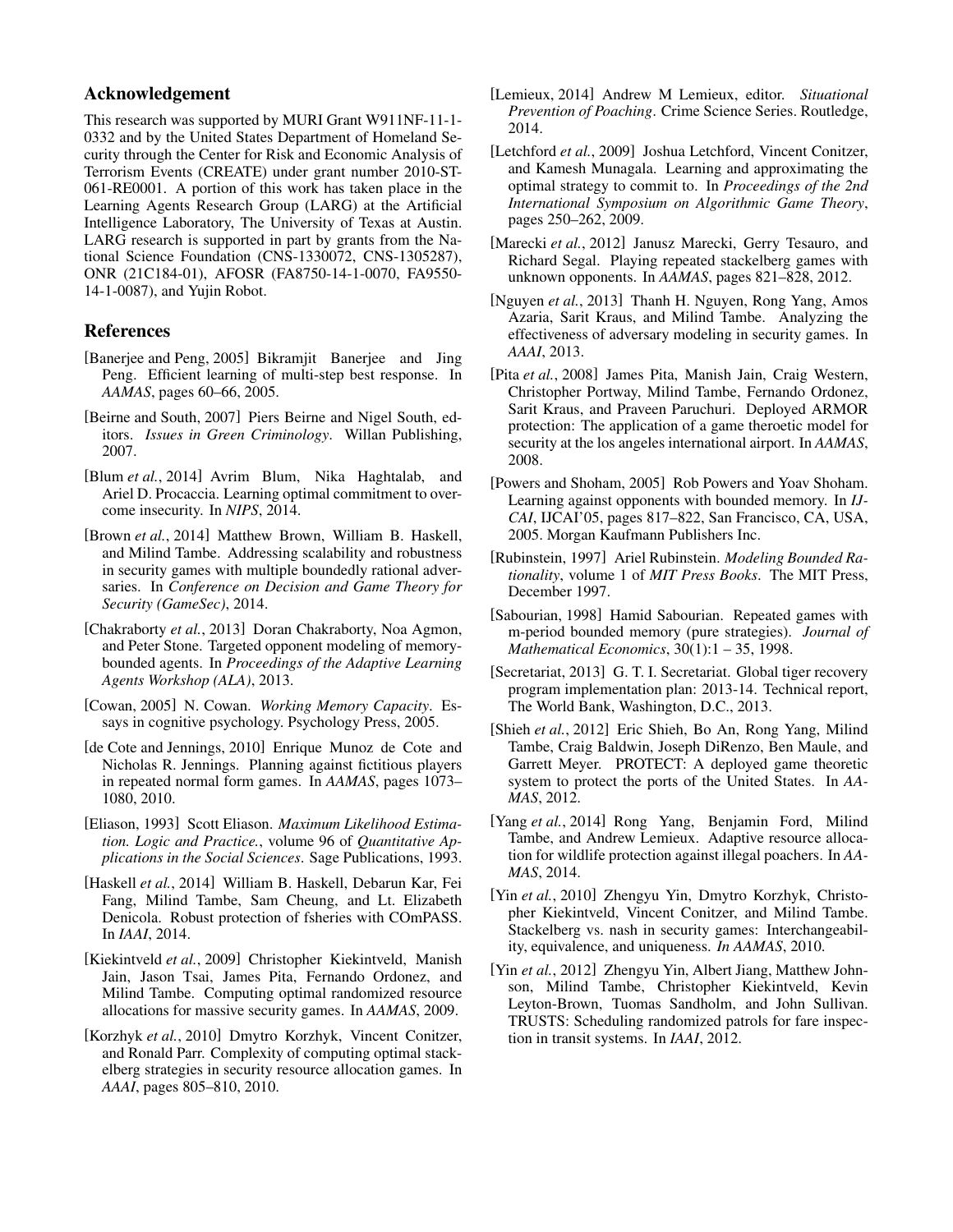# When Security Games Go Green: Designing Defender Strategies to Prevent Poaching and Illegal Fishing Online Appendix

Fei Fang $^1$ , Peter Stone $^2$ , Milind Tambe $^1$ 

<sup>1</sup>University of Southern California, Los Angeles, United States <sup>2</sup>University of Texas at Austin, Austin, United States <sup>1</sup>{feifang,tambe}@usc.edu, <sup>2</sup>pstone@cs.utexas.edu

#### 1 Proof for Theorem 1

**Theorem 1.** *In a GSG with*  $T$  *rounds,*  $\alpha_0 = 0$  *and*  $\Gamma = 1$ *, for any fixed length*  $1 < M \leq T$ , there exists a cyclic de*fender strategy profile*  $[s]$  *with period*  $M$  *that is a*  $(1 - \frac{1}{M}) \frac{Z-1}{Z+1}$ *approximation of the optimal strategy profile in terms of the normalized utility, where*  $Z = \lceil \frac{T}{M} \rceil$ *.* 

The intuition is to divide the optimal sequence into sections with length  $M - 1$  and bound the defender's expected utility in each section.

Definition 1. *A cyclic defender strategy profile for a GSG is a profile consisting of a cyclic sequence of strategies, i.e.,*  $\exists \bar{T}$ , such that  $\forall t > \bar{\bar{T}}$ ,  $c^t = c^{t - \bar{T}}$ ,  $\bar{T}$  is denoted as the period *of the strategy profile.*

*Proof of Theorem 1*: Use  $U(x^1, x^2)$  to denote the defender's *normalized* expected utility in a round where defender strategy  $x^2$  is used in this round and defender strategy  $x^1$  is used in the previous round. Then  $0 \le U(x^1, x^2) \le 1$ . For the optimal defender strategy profile  $[c]$ , denote the normalized utility as  $U^{opt}$ .

 $\langle b^1, ..., b^M \rangle$  is a strategy sequence whose average normalized expected utility for the last  $M - 1$  rounds, i.e.,  $U_b = \frac{\sum_{t=2}^{M} U(b^{t-1}, b^t)}{M-1}$  $\frac{U(b^{c-1},b^c)}{M-1}$ , is maximized.  $\langle a^1,...,a^M \rangle$  is a strategy sequence such that the average normalized expected utility of the sequence when it forms a cycle, i.e.,  $U_a$  =  $\frac{U(a^M, a^1) + \sum_{t=2}^M U(a^{t-1}, a^t)}{M}$ , is maximized. Then

$$
M * U_a = U(a^M, a^1) + \sum_{t=2}^M U(a^{t-1}, a^t)
$$
  
\n
$$
\geq U(b^M, b^1) + \sum_{t=2}^M U(b^{t-1}, b^t)
$$
  
\n
$$
\geq \sum_{t=2}^M U(b^{t-1}, b^t)
$$
  
\n
$$
= (M-1) * U_b
$$

Let  $Z = \lceil \frac{T}{M} \rceil$ . Construct a cyclic defender strategy profile [s] by repeating the strategy sequence  $\langle a^1, ..., a^M \rangle$ . Then

$$
T * U([s]) = U(c^0, s^1) + \sum_{t=2}^{T} U(s^{t-1}, s^t) \quad (1)
$$

$$
\geq (Z-1) * M * U_a \tag{2}
$$

$$
\geq (Z-1)*(M-1)*U_b \tag{3}
$$

Strategy profile [s] contains  $Z - 1$  complete cycles (starting with  $a^2$ ) with an average normalized utility  $U_a$ . The first inequality is derived by ignoring the first round and the last incomplete cycle when  $mod(T, M) \neq 1$ .

On the other hand, for the optimal defender strategy profile  $[c] = [c]^{opt}$ , we know that for any consecutive sequence of length  $M$ , the average normalized utility of last  $M - 1$  rounds can be no more than  $U_b$ . So we divide the strategy profile into  $\lceil \frac{T}{M-1} \rceil$  pieces, each piece with length  $M-1$  except the last piece. Then for each piece, the sum of normalized utility is no more than  $U_b * (M - 1)$ . Otherwise, if the sum of normalized utility of the  $i^{th}$  piece is higher than  $U_b * (M - 1)$ , then the strategy sequence  $\langle c^{(i-1)(M-1)}, \ldots, c^{i(M-1)} \rangle$  contradicts the optimality of  **>. Thus,** 

$$
T * U^{opt} = U(c^{0}, c^{1}) + \sum_{t=2}^{T} U(c^{t-1}, c^{t})
$$
 (4)

$$
\leq U_b * (M-1) * \lceil \frac{T}{M-1} \rceil \tag{5}
$$

$$
\leq (T+M-1)*U_b \tag{6}
$$

The last inequality is yield by conceptually completing the last piece. Combining these results, we get

$$
\frac{U([s])}{U^{opt}} \geq \frac{(Z-1)*(M-1)}{T+M-1} \n\geq \frac{(Z-1)*(M-1)}{Z*M+M} \n= (1-\frac{1}{M})*\frac{Z-1}{Z+1}
$$

So [s] is a  $(1 - \frac{1}{M}) \frac{Z-1}{Z+1}$  approximation of the optimal strategy profile in terms of the normalized utility.

According to Theorem 1, when the game has many rounds  $(T \gg M)$ , the cyclic sequence constructed by repeating  $a^1, ... a^M$  is a  $1 - 1/M$  approximation. While in experiments this non-convex MP is solved approximately, with large number of random restarts, we may be able to achieve this  $1 - 1/M$  approximation.

## 2 Proof of Theorem 2

Theorem 2. *In a GSG with* T *rounds, for any fixed length*  $\Gamma < M \leq T$ , there exists a cyclic defender strategy profile [s] with period M that is a  $(1 - \frac{\Gamma}{M}) \frac{Z-1}{Z+1}$  approximation of